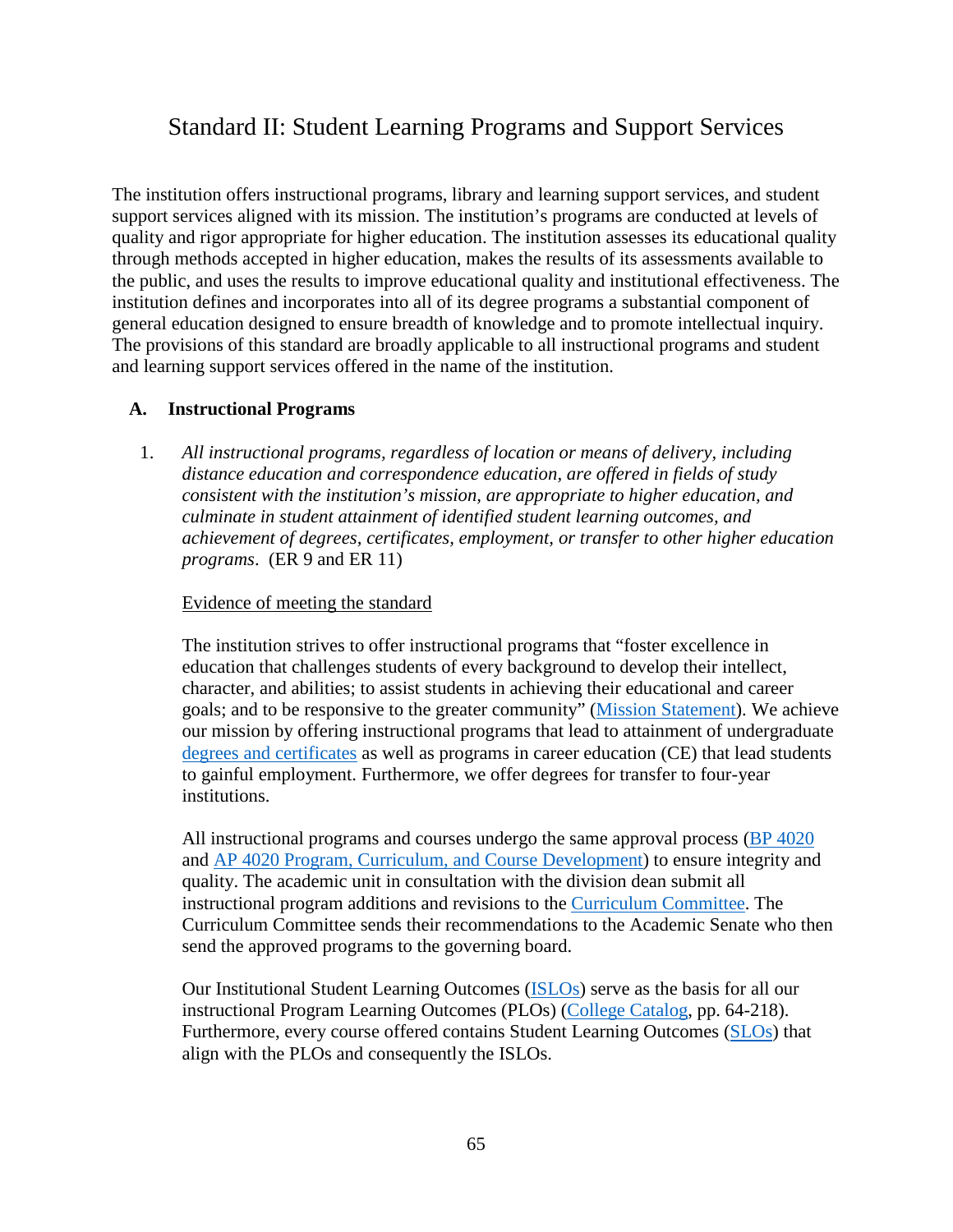Imperial Valley College reviews student achievement data as part of reports to the Commission (ACCJC) and the California Community Colleges Chancellor's Office (CCCCO). Success rates, retention rates, and completion rates for degrees, as well as certificate completion rates and transfer rates are reviewed. Career Education (CE) graduate employment rates and licensure completion rates are reviewed as well.

Our Distance Education (DE) offerings have increased in recent years. These programs are reviewed and approved by the [DE Committee](https://www.imperial.edu/faculty-and-staff/campus-committees/academic-senate/subcommittees/distance-education/) and DE Coordinator. The criteria used for review and approval of DE courses [\(DE Faculty Handbook\)](https://www.imperial.edu/docs/accreditation/2018-institutional-self-evaluation-report/evidence-planning-documents/9089-de-faculty-handbook/file) observes the same rigor as all our other modalities of instruction. California Title 5 regulations require all CE programs to undergo biennial program reviews that include the number of awards and labor market demand.

# Analysis and Evaluation

Imperial Valley College offers degrees, certificates, career and transfer programs in addition to DE programs that satisfy the mission of the college and address the needs of the region. The faculty assess and monitor Student Learning Outcomes (SLOs) and review assessment data during department and committee meetings. SLO data is utilized as part of our program reviews and college planning processes.

2. *Faculty, including full time, part time, and adjunct faculty, ensure that the content and methods of instruction meet generally accepted academic and professional standards and expectations. Faculty and others responsible act to continuously improve instructional courses, programs, and directly related services through systematic evaluation to assure currency, improve teaching and learning strategies, and promote student success*.

# Evidence of Meeting the Standard:

Faculty evaluate the course content, methods of instruction, and other critical course components through the program review process. "The purpose of the IVC's program review process is to review, analyze, and assess the content, currency, direction, and quality of all programs and services in order to invest in the unit's future" [\(Program](https://www.imperial.edu/docs/accreditation/2018-institutional-self-evaluation-report/evidence-planning-documents/9097-2014-2015-program-review-handbook/file)  [Review Handbook,](https://www.imperial.edu/docs/accreditation/2018-institutional-self-evaluation-report/evidence-planning-documents/9097-2014-2015-program-review-handbook/file) p. 1).

The [Curriculum Committee](https://www.imperial.edu/faculty-and-staff/campus-committees/academic-senate/subcommittees/curriculum/) provide careful study and open discussion to assure the college's curriculum has consistent quality, rigor, and compliance with state regulations and standards as well as with District policies and procedures. Committee members ensure consistency of course content, learning objectives, methods of instruction, instruction and assessment, standards of reading and writing, and other elements appropriate to accepted academic and professional standards.

Faculty are evaluated through in-class observations by their supervising dean and a discipline peer as well as through student surveys. Evaluation of tenure candidates as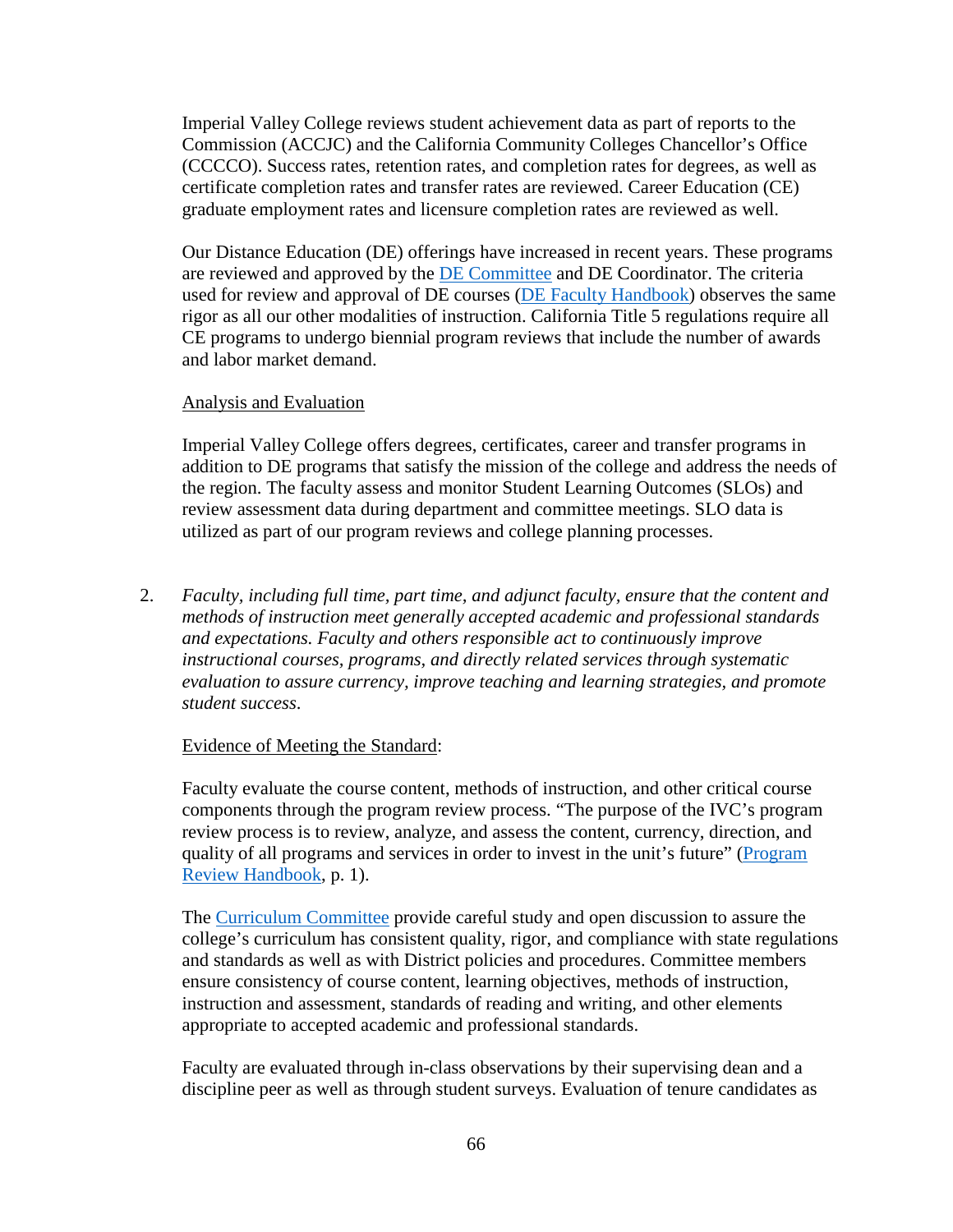well as tenured faculty also includes a professional development report and a written self-reflection component to demonstrate commitment to excellence in instruction. Full-time tenured faculty evaluations occur every three years. Tenure Review and tenured full-time faculty evaluation is addressed in the collective bargaining agreement [\(IVCC/CCA/CTA/NEA,](https://ivccta.com/) Article 11, pp. 43-64). Part-time faculty evaluations occur every year. Part-time faculty evaluation is addressed in their collective bargaining agreement [\(PFTA,](https://www.imperial.edu/faculty-and-staff/employee-unions/ptfa/collective-bargaining-agreements/) Article 8, pp. 19-20). All faculty are required to provide evidence of professional activities and professional growth.

### Analysis and Evaluation:

The Curriculum Committee applies rigorous curriculum guidelines to ensure courses and programs offered at the college are of high quality and compliant with current academic standards. Faculty evaluation processes provide opportunities to demonstrate skill in teaching as well as knowledge and currency in the field.

3. *The institution identifies and regularly assesses learning outcomes for courses, programs, certificates, and degrees using established institutional procedures. The institution has officially approved and current course outlines that include student learning outcomes. In every class section students receive a course syllabus that includes learning outcomes from the institution's officially approved course outline*.

# Evidence of Meeting the Standard:

The process of assessing course-level and program-level outcomes is established across campus. All courses in all programs have student learning outcomes, and all outcomes are assessed on a [regular basis.](https://imperial.instructure.com/courses/5725/pages/schedule-of-slos-and-plos) Information is maintained in an [electronic repository](https://www.imperial.edu/docs/accreditation/2018-institutional-self-evaluation-report/evidence-re-faculty-and-staff/9123-slos-in-spol/file) which allows for faculty to file information on learning outcomes assessments and view course and department progress. Progress can be viewed at the course level, the program level, and between programs. Departments work to close the loop by identifying areas of improvement and by making changes to better meet student needs, resulting in an increase in students meeting course- and program-level outcomes [\("Closing the Loop" forms\)](https://www.imperial.edu/docs/accreditation/2018-institutional-self-evaluation-report/evidence-re-faculty-and-staff/9129-closing-the-loop-forms/file).

Student Learning Outcomes (SLOs) are part of the course approval process. All current courses have one or more SLOs identified in [CurricUNET,](http://imperial.curricunet.com/PublicSearch/Index) and SLOs are part of every Course Outline of Record (COR). SLOs are included on the first page of each syllabus directly beneath the course description [\(Syllabi Template\)](https://www.imperial.edu/docs/accreditation/2018-institutional-self-evaluation-report/evidence-re-faculty-and-staff/9111-syllabus-template/file).

Each term, the syllabus for each class can be found on the college's website [\(Syllabi](https://syllabi.imperial.edu/)  [Site\)](https://syllabi.imperial.edu/) providing open access to both students and the general public. Additionally, faculty regularly post syllabi in Canvas as well as review the syllabus with students at the beginning of each term.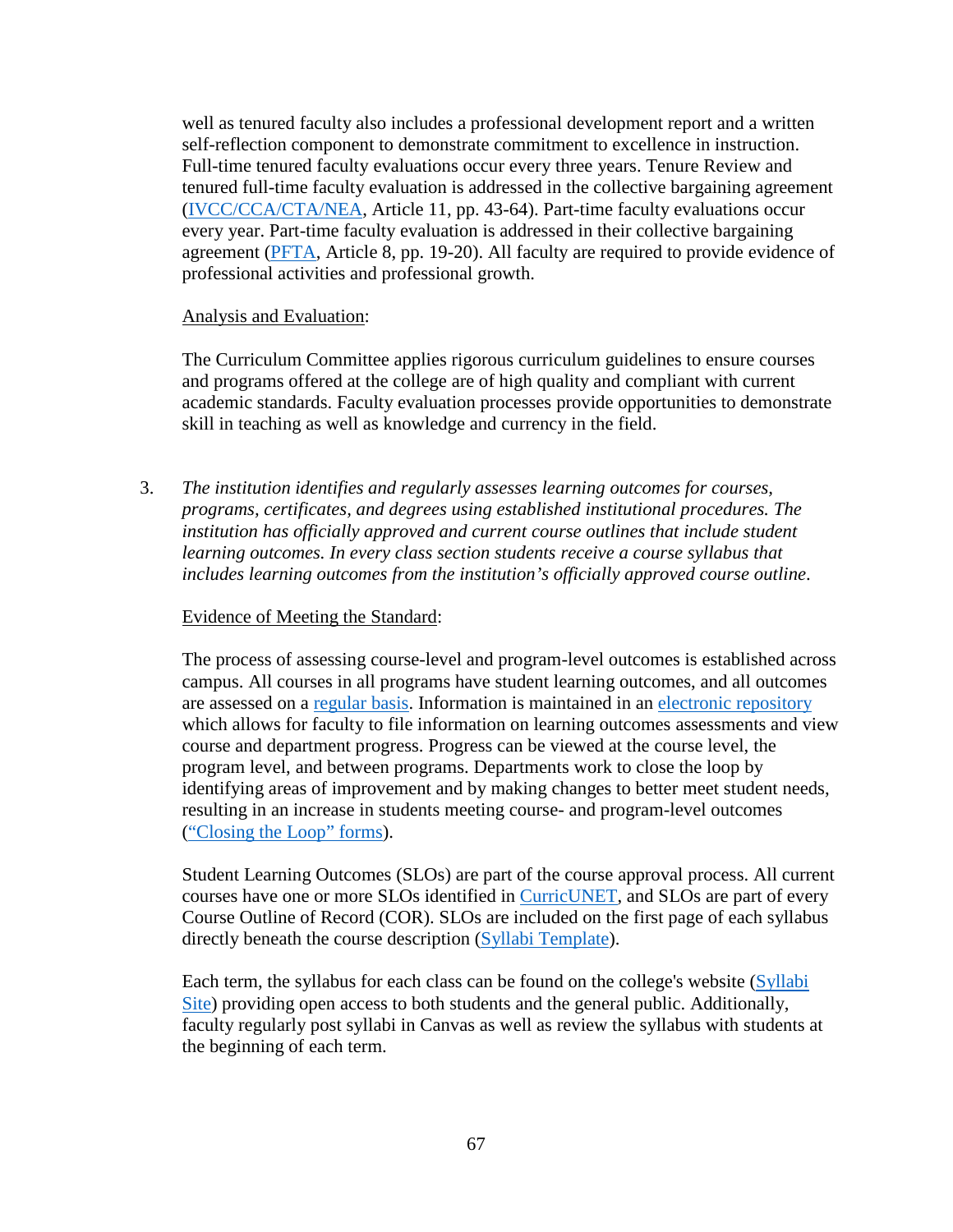All courses have identified alignment with Institutional Student Learning Outcomes (ISLOs). ISLOs are posted in every classroom on campus for both faculty and students to reference and published in the [College Catalog](https://www.imperial.edu/docs/catalogs-schedules/catalog-archive/2018-2019-catalog/8949-2018-2019-catalog-part-01-accreditation-about-the-college/file) (p. 10).

#### Analysis and Evaluation:

The institution broadly publishes student learning outcomes, program-level outcomes, and Institutional Student Learning Outcomes. Assessment activities are regularly conducted.

4. *If the institution offers pre-collegiate level curriculum, it distinguishes that curriculum from college level curriculum and directly supports students in learning the knowledge and skills necessary to advance to and succeed in college level curriculum*.

#### Evidence of Meeting the Standard:

Imperial Valley College offers pre-collegiate level curriculum as determined by its Curriculum Committee. The [Curriculum Committee](https://www.imperial.edu/faculty-and-staff/campus-committees/academic-senate/subcommittees/curriculum/) reviews and approves courses and programs ranging from pre-collegiate to transfer level courses. The committee is trained every year as provided for in California Title 5 Section 55100 to ensure the quality of the work being done. The college additionally utilizes [CurricUNET](http://imperial.curricunet.com/PublicSearch/Index) for the submission, review, and approval of proposals that establish, modify, inactivate, reinstate, or delete courses and programs. While considering proposals, the committee uses Course Outline of Records, CurricUNET and California [Title V criteria](https://govt.westlaw.com/calregs/Browse/Home/California/CaliforniaCodeofRegulations?guid=IA71E3580D48411DEBC02831C6D6C108E&originationContext=documenttoc&transitionType=Default&contextData=(sc.Default)) to appropriately evaluate the standards and criteria that distinguish non-credit, basic skills, and transfer level curriculum.

All approved courses are sequenced and included in clear programs which are made available to students in our [College Catalog](https://www.imperial.edu/docs/catalogs-schedules/catalog-archive/2018-2019-catalog/8950-2018-2019-catalog-part-06-associate-degree-and-certificate-programs/file) (pp. 64-218). Pre-collegiate curricula in English, Math, and English as a Second Language (ESL) are designed to provide a clear sequence and path into college level courses in Math and English.

Additionally, the college clearly distinguishes its pre-collegiate and college level coursework through its course numbering scheme as explained in the catalog. Nontransferable courses including basic skills and other pre-collegiate courses are numbered 001 to 099. Freshman-level (first year) courses are numbered 100 to 199. Sophomore-level (second year) courses are numbered 200 to 299. Community education non-credit courses are numbered 800, and community education fee-based courses are numbered 900.

The college supports students as they move through the courses by offering free tutorial services, counseling, and some accelerated coursework. Students may visit the [Study](https://www.imperial.edu/students/learning-services/study-skills-center/)  [Skills Center](https://www.imperial.edu/students/learning-services/study-skills-center/) for appointment tutoring in nearly all subjects. They can also visit the [World Languages Tutoring Center](https://www.imperial.edu/courses-and-programs/divisions/arts-and-letters/learning-services-department/study-skills-center/world-langauges-tutorial-center/) for walk-in help in any language class, including all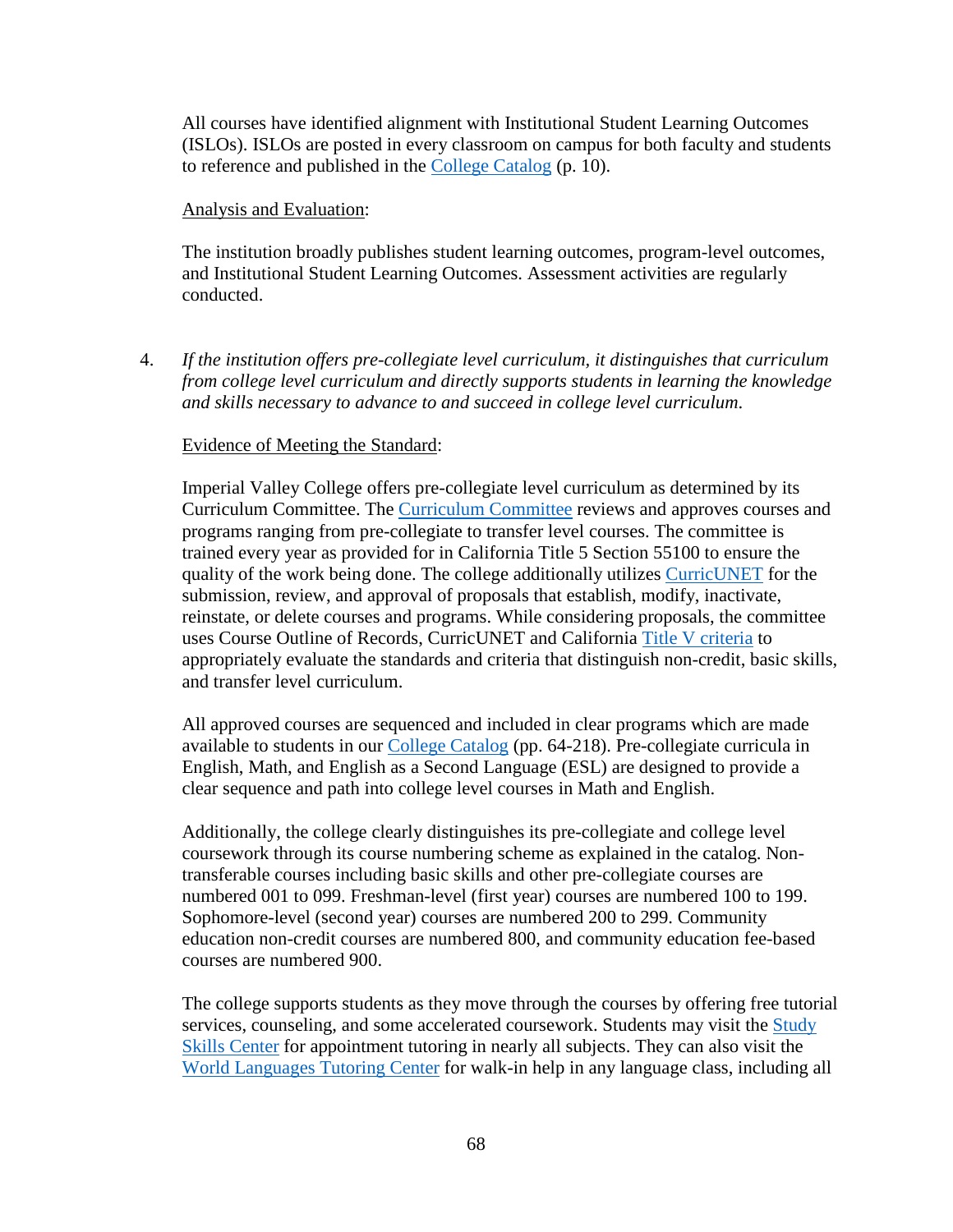levels of English from pre-collegiate to transfer level. Finally, students can receive assistance from the [Math Lab](https://www.imperial.edu/students/computer-labs/math-lab/) for any level of math from pre-collegiate to transfer level.

Additionally, many pre-collegiate courses have embedded tutors to assist students and increase chances of success. Over the past three years, the college has invested in an embedded tutoring program which has grown steadily and now includes 61 courses, the majority of which are pre-collegiate or basic skills courses.

The [Study Skills Center](https://www.imperial.edu/students/learning-services/study-skills-center/) also offers workshops and tutoring through the Learning Intervention Networking Communities [\(LINC\)](https://www.imperial.edu/courses-and-programs/divisions/arts-and-letters/learning-services-department/study-skills-center/workshops/) program to help students build study skills and improve in areas such as note taking, time management, etc.

# Analysis and Evaluation:

The college's pre-collegiate curriculum is approved by the Curriculum Committee, entered and evaluated through CurricUNET, and meets all California Title V criteria in regards to non-credit, basic skills, or college level courses. The institution has a clear numbering system to delineate pre-collegiate, college level, and non-credit coursework. The college has several support centers in place to assist students as they move from pre-collegiate to college level coursework.

### Improvement Plan:

Recent changes in California education code (AB [705\)](https://www.imperial.edu/docs/accreditation/2018-institutional-self-evaluation-report/z-evidence-correspondence/9126-ab-705-summary/file) require California Community Colleges to take steps to move students from pre-collegiate to transfer level courses within one year. English and Mathematics departments will take steps to address the new requirements.

5. *The institution's degrees and programs follow practices common to American higher education, including appropriate length, breadth, depth, rigor, course sequencing, time to completion, and synthesis of learning. The institution ensures that minimum degree requirements are 60 semester credits or equivalent at the associate level and 120 credits or equivalent at the baccalaureate level*. (ER 12)

#### Evidence of Meeting the Standard:

Imperial Valley College's [Curriculum Committee](https://www.imperial.edu/faculty-and-staff/campus-committees/academic-senate/subcommittees/curriculum/) is responsible for ensuring that programs and curriculum (including distance education) are of appropriate length, breadth, and rigor based on the standards set by the committee and included in the Chancellor's Office [Program and Course Approval Handbook.](http://extranet.cccco.edu/Portals/1/AA/ProgramCourseApproval/Handbook_5thEd_BOGapproved.pdf) Course Outlines of Record (CORs) are updated every five years and are available through the college's [CurricUNET](http://imperial.curricunet.com/PublicSearch/Index) curriculum management system.

CORs are reviewed and recommended to the Academic Senate and governing board for approval before being submitted to the [CCC Chancellor's Office.](https://www.cccco.edu/) Consistent with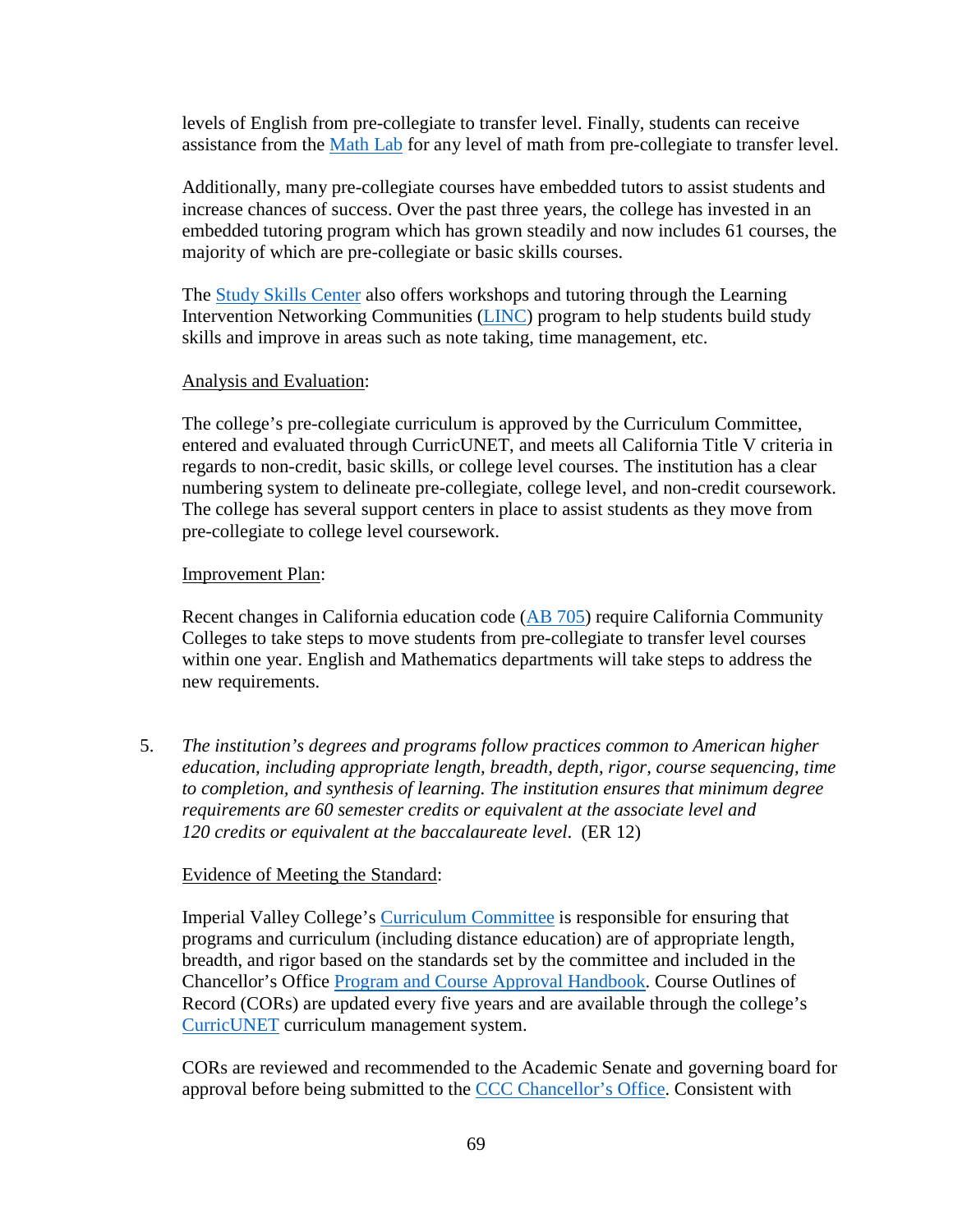California Title 5 regulations and ACCJC accreditation standards, the college's general education program provides students with the opportunity to develop a broad understanding of mathematics, science, social science, humanities, and the arts as well as effective oral and written communication skills, recognizing the need for cultural competency, technical literacy, self-development, and an informed citizenry [\(College](https://www.imperial.edu/docs/catalogs-schedules/catalog-archive/2018-2019-catalog/8942-2018-2019-catalog-part-05-degrees-certificates-and-transfer-planning/file)  [Catalog,](https://www.imperial.edu/docs/catalogs-schedules/catalog-archive/2018-2019-catalog/8942-2018-2019-catalog-part-05-degrees-certificates-and-transfer-planning/file) pp. 50-62).

Also, in compliance with California Title 5 regulations, [all degrees](https://www.imperial.edu/courses-and-programs/program-pathways/) offered at Imperial Valley College comprise a minimum of 60 units of degree-applicable course work and include a minimum of 18 units in a major or an area of emphasis. The major provides a discipline-specific focus often related to career preparation while the area of emphasis provides an interdisciplinary focus that most often prepares a student for transfer.

In partnership with the [California State University](https://www2.calstate.edu/) (CSU), Imperial Valley College offers Associate Degrees for Transfer (ADTs) in popular majors that require a *maximum* of 60 units. These transfer degree programs allow students to complete lower-division major preparation and general education courses and then transfer and obtain a bachelor's degree at a maximum of 120 units.

All of the college's credit courses comply with [Carnegie units](https://www.carnegiefoundation.org/resources/publications/carnegie-unit/) and hours of instruction. The institution uses the California Community Colleges [Student Attendance](http://extranet.cccco.edu/Divisions/FinanceFacilities/FiscalServicesUnit/StudentAttendanceAccountingManual.aspx#Attendance_Accounting_/_FTES)  [Accounting Manual](http://extranet.cccco.edu/Divisions/FinanceFacilities/FiscalServicesUnit/StudentAttendanceAccountingManual.aspx#Attendance_Accounting_/_FTES) to ensure all courses are scheduled in a manner that ensures students have the correct range of regular and substantial contact with faculty to meet the number of units earned in compliance with the COR.

#### Analysis and Evaluation:

The rigorous curriculum review and approval process at Imperial Valley College ensures that degrees and programs not only adhere to common practice, but are also compliant with California Title 5 regulations and ACCJC accreditation standards. All associate degrees offered at Imperial Valley College comprise a minimum of 60 units of degree-applicable course work and include a minimum of 18 units in a major or an area of emphasis.

6. *The institution schedules courses in a manner that allows students to complete certificate and degree programs within a period of time consistent with established expectations in higher education*. (ER 9)

#### Evidence of Meeting the Standard:

Imperial Valley College attempts to schedule classes to meet the needs of a diverse student body (day, evening, Friday/Saturday, and online). Instructional department chairpersons and deans prepare schedules of classes that consider student need and demand for all courses that are required to meet certificate and degree requirements. The online and printed [schedule](https://www.imperial.edu/courses-and-programs/catalogs-and-schedules/#schedules_section) lists all course offerings for each semester. Course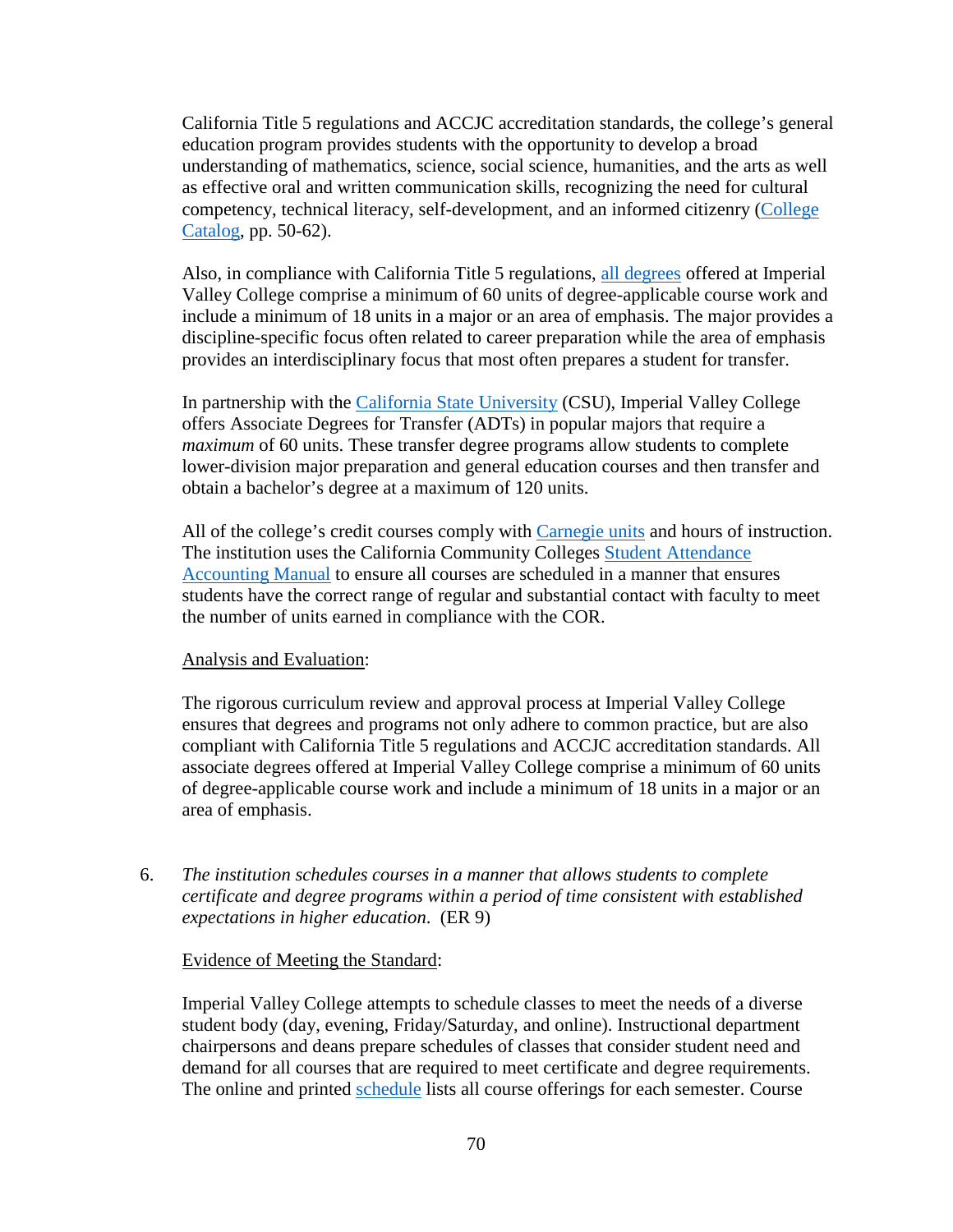information includes the meeting time and location for on-site sections, whether sections are offered fully or partially online, units, CSU and University of California (UC) credit transferability (if applicable), and any enrollment limitations including advisories, prerequisites, and co-requisites.

The college examines fill rates and enrollment patterns to determine course offerings and degree completion needs to benefit students. Counselors, deans, and department chairpersons communicate student course needs. Courses are offered six days per week and during the day and evening in order to accommodate our diverse student population. Course blocks allow students to complete their course work toward transfer, degrees, and/or certificates in reasonable amounts of time based on individual goals and schedules. The class cancellation policy is contained in Article 15.16 Class Size of the full-time faculty [CBA:](https://ivccta.files.wordpress.com/2018/01/2017-2018-final-cta-contract-12-13-17.pdf)

"In order to avoid the cancellation of a class during a given semester or session, a class must achieve an enrollment equal to at least 60% of class size quota or 18 students, whichever is less. The Vice President for Academic Services can waive this requirement upon his/her discretion for reasons including, but not limited to, the following:

- 1. If a small group of students needs a certain course for graduation or program completion and no substitute course is available;
- 2. If a new course is inaugurated and it is believed that continuing the course with a small number of students will enhance the potential growth of the course;
- 3. If a course is offered that is an important part of the curriculum (e.g. part of a Program Pathway) and the instructor's class sizes in other assigned courses are above average;
- 4. If it is deemed wise to offer special studies, individual studies, and honors courses which naturally have a small class size" (p. 93).

The instructional deans and department chairpersons received professional development training in enrollment management during (time frame) to improve the effectiveness of scheduling classes to meet student needs.

#### Analysis and Evaluation:

Imperial Valley College considers a variety of factors when scheduling classes. At the department level, where faculty are familiar with course sequencing for degrees, certificates, and transfer, department chairpersons work to develop schedules that will provide students with the courses they need to complete a program of study in a timely fashion. The college also examines wait lists, fill rates, and enrollment patterns to discern student needs and adjusts class scheduling accordingly.

During the development of this self evaluation report, AP [5055 Registration Priorities](https://www.imperial.edu/docs/accreditation/2018-institutional-self-evaluation-report/evidence-administrative-procedures/9069-ap-5055-registration-priorities/file) is being reviewed to allow our students with less than 16 units left to graduate to receive a one-time priority registration opportunity to ensure they have the classes needed to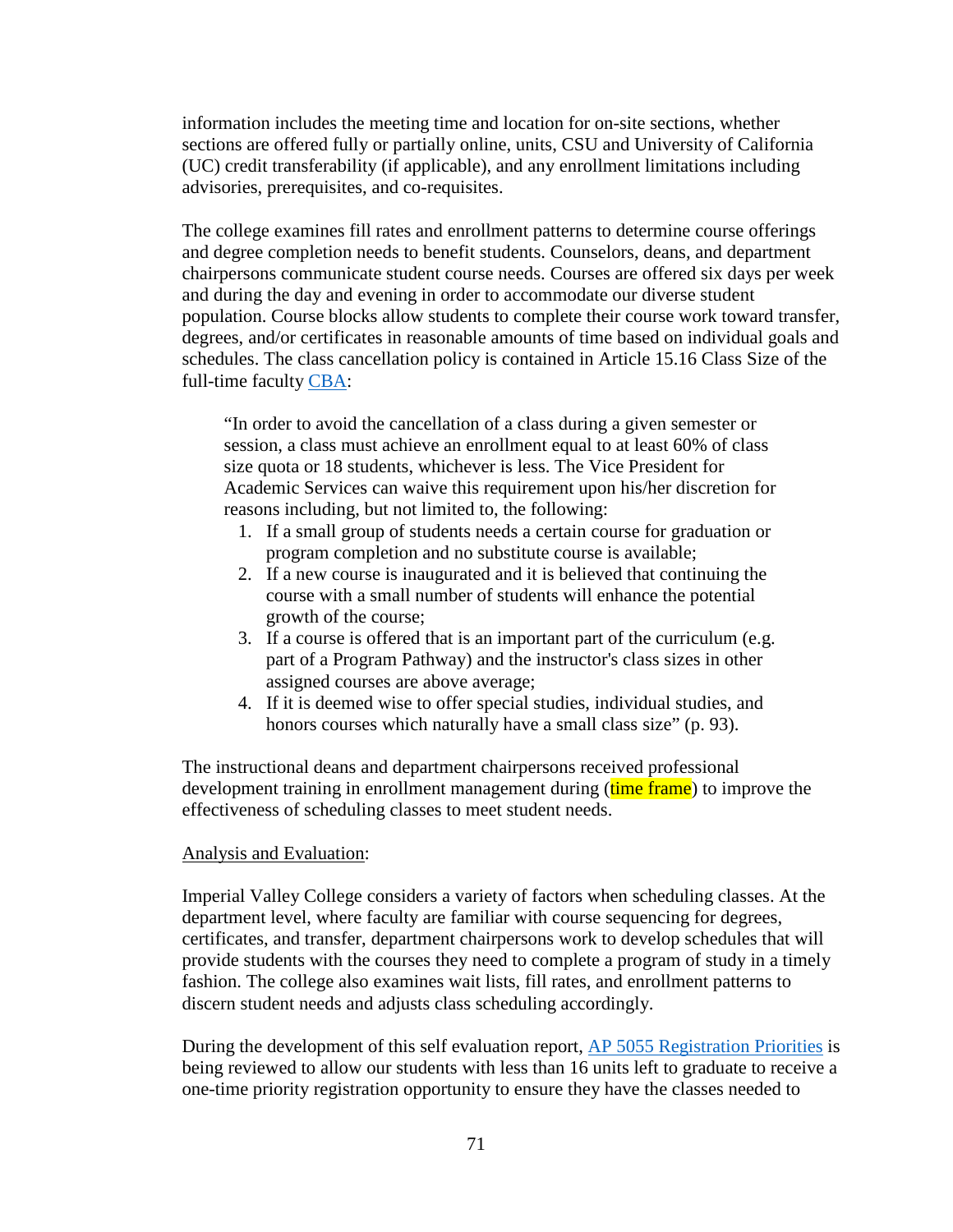meet their goal. AP 5055 also allows placement of students in certain programs to be eligible for higher placement.

7. *The institution effectively uses delivery modes, teaching methodologies, and learning support services that reflect the diverse and changing needs of its students, in support of equity in success for all students*.

# Evidence of Meeting the Standard:

Imperial Valley College strives to utilize delivery modes, teaching methodologies, and learning support services to meet the needs of the diverse student population in Imperial County. The [mission statement](https://www.imperial.edu/about/mission-vision-and-core-values/) of the institution reaffirms this student-equity commitment: "To foster excellence in education that challenges students of every background to develop their intellect, character, and abilities."

The [Student Success Scorecard](https://scorecard.cccco.edu/scorecardrates.aspx?CollegeID=031) (2018) indicates that

- statewide 70.6% of prepared students and 40.8% of unprepared students (48.0%) overall) eventually complete a degree, certificate, or transfer-related outcome.
- At Imperial Valley College, only 68.8% of prepared students and 40.7% of unprepared students attain completion (45.1% overall). The college is lower than the statewide average in all three categories.
- Nonetheless, the college excelled in persistence: 80.1% overall versus 75.9% overall statewide. IVC enjoyed good numbers for those students who completed at least 30 units: 71.5% overall versus 68.8% overall statewide.

Statewide, the percent of first-time students in 2014-15 who completed 6 units and attempted any Math or English in their first year and who completed a transfer-level course in Math of English in their first or second year is as follows:

- in Math, 17.0% for year one, and 28.6% for year two; and
- in English, 37.9% in year one, and 56.3% in year two.
- At IVC, the Math numbers were 10.3%, and 19.1%, respectively.
- And in English, the numbers were 23.4% and 37.5%.

The institution delivers courses through a wide range of modes to include day and evening classes, credit and non-credit classes, online and hybrid classes, late-start, short-term, weekend classes, and community service classes. Courses are offered throughout the year – during fall and spring semesters and winter and summer intersessions.

Course schedules are developed at the department level with direction from the division deans to ensure student need and demand are met and to ensure program sequences help students finish programs on time. The [Curriculum Committee](https://www.imperial.edu/faculty-and-staff/campus-committees/academic-senate/subcommittees/curriculum/) documents in the [Course Outline of Record](http://imperial.curricunet.com/PublicSearch/Index) (COR) all delivery modes (e.g., lecture and lab).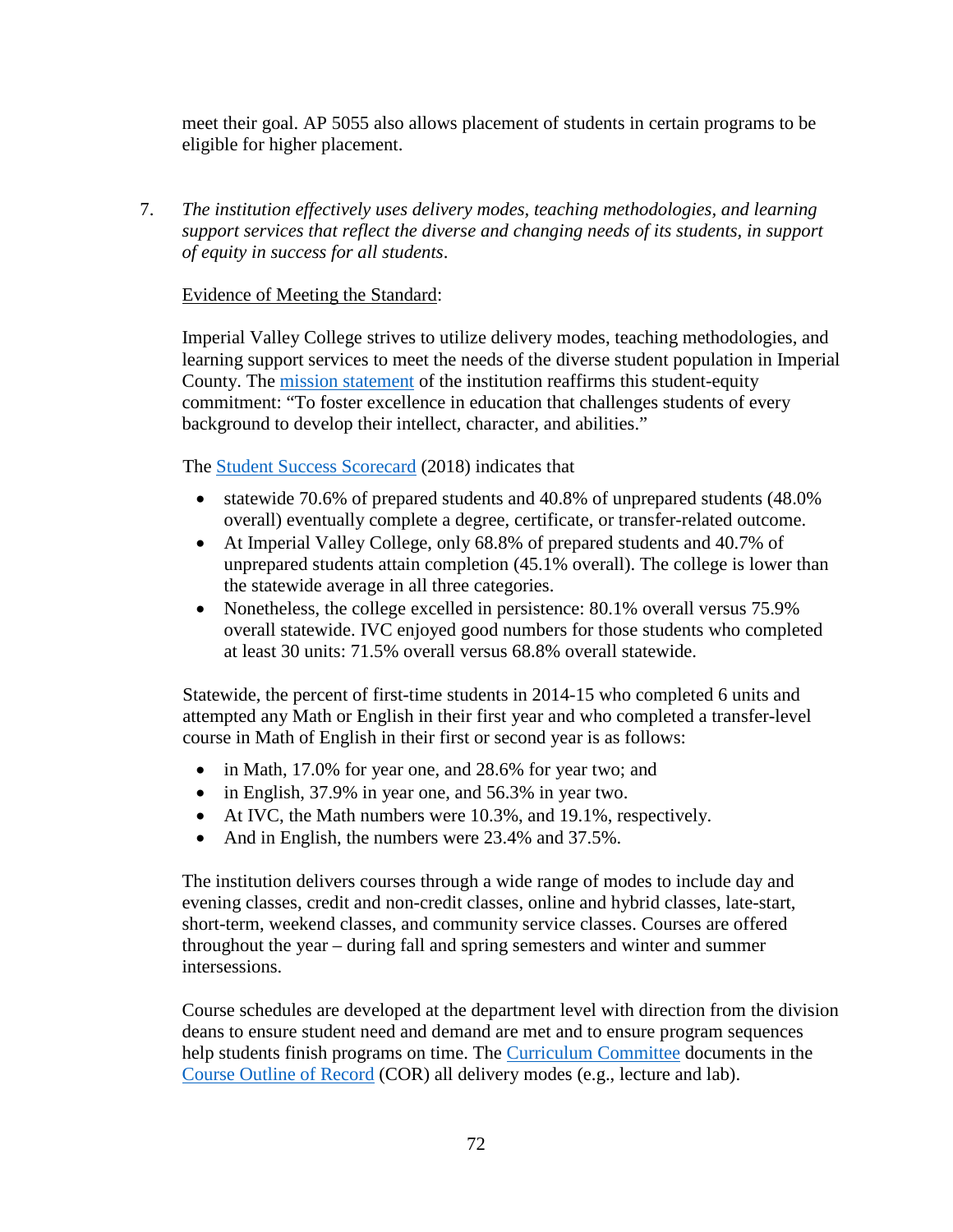In Distance Education, the institution moved from the Blackboard Learning Management System to the Canvas LMS beginning in the fall semester 2016 with a cut-off date at the end of Summer Session 2017.

Recently, responding to student demand and workforce request, the [Economic &](https://www.imperial.edu/courses-and-programs/divisions/economic-and-workforce-development/)  [Workforce Development Division](https://www.imperial.edu/courses-and-programs/divisions/economic-and-workforce-development/) developed and deployed a new fast-track welding program, and the Nursing Department offered a new fast-track Nursing program. Additionally, work has begun in implementing a Guided Pathways framework at the college.

Faculty provide instruction through a variety of teaching methods, and most faculty are adept at using the smart podiums available in most classrooms. Discipline faculty decide which methodologies are best for their classes, and those methodologies are documented in the [Course Outline of Record](http://imperial.curricunet.com/PublicSearch/Index) (COR). The Curriculum Committee determines that the methodologies, the SLOs, and the course content all interface in a supportive fashion.

The COR contains an "Instructional Methodology" section [\(sample COR](https://www.imperial.edu/docs/accreditation/2018-institutional-self-evaluation-report/evidence-re-faculty-and-staff/9125-cor-bio-100/file) p. 3) where faculty identify the different learning approaches that will be used in the instruction of the course. Each course also undergoes technical review and formal discussion by the Curriculum Committee, a process that provides all stakeholders an opportunity to approve the content, instructional methods, and assessments ensuring that the course under scrutiny is reflective of the mission.

Many faculty take advantage of available workshops and conferences throughout the year, and guest speakers are invited to the annual convocation in August. When the college adopted the additional winter session and trimmed the length of the semester from 18 to 16 weeks, it became difficult to provide sustained faculty and staff development (via a "flex week," for example). With the resources provided through a Title V grant – Teaching and Learning Center for Advancement and Success (TALCAS) – the college is developing a new faculty development effort. Using TALCAS funds, the college has built a new Teaching and Learning Center (Bldg. 3700). Two faculty Activity Coordinators are now focused on shaping the Center, and a faculty Advisory Committee has been established to begin the process of developing and offering formal and informal faculty development activities.

In 2016, the Library Media Center purchased over \$15,000 of titles for students in the disadvantaged populations identified through Student Equity. Student Equity funds have supplemented the development and growth of the [Embedded Tutor Program](https://www.imperial.edu/courses-and-programs/divisions/arts-and-letters/learning-services-department/study-skills-center/embedded-tutoring/) (ETP). The ETP was created to increase success and retention rates, to ensure student educational growth, and to promote student transfer rates. Through Embedded Tutoring, Learning Support Services provides in-class support for students along with recurring review sessions twice each week. Historically low-performing courses are targeted. The Learning Services department has improved the [Test Proctoring service](https://www.imperial.edu/courses-and-programs/divisions/arts-and-letters/learning-services-department/study-skills-center/test-proctoring/) on campus. The [Learning Intervention and Networking Communities](https://www.imperial.edu/courses-and-programs/divisions/arts-and-letters/learning-services-department/study-skills-center/workshops/) (LINC) program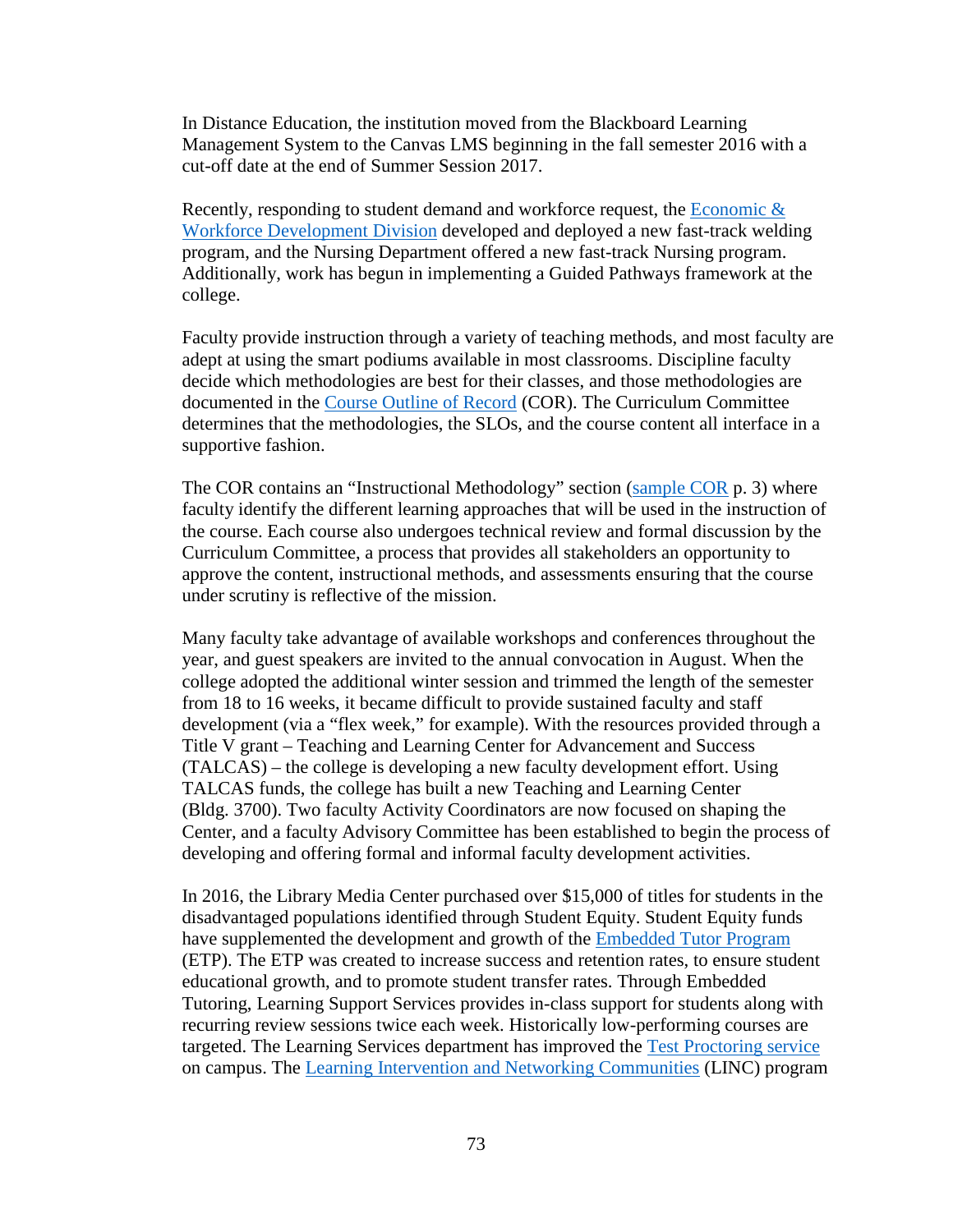offers personalized study sessions and workshops to help students struggling with specific skills or concepts.

# Analysis and Evaluation:

Imperial Valley College takes advantage of the resources at hand in support of student equity. The college has the benefit of a Title V grant (TALCAS) that is designed to promote student success and to foster faculty development. The TALCAS grant also can support training for distance education faculty to assist in curriculum development and in further training in online teaching and learning. However, the institution [could](https://www.imperial.edu/docs/accreditation/2018-institutional-self-evaluation-report/z-evidence-correspondence/9127-response-to-standard-67/file)  [do more](https://www.imperial.edu/docs/accreditation/2018-institutional-self-evaluation-report/z-evidence-correspondence/9127-response-to-standard-67/file) to promote faculty development and assist faculty in deploying more highimpact and evidence-based programs and strategies (e.g., student-centered learning, inquiry-based learning, acceleration).

8. *The institution validates the effectiveness of department-wide course and/or program examinations, where used, including direct assessment of prior learning. The institution ensures that processes are in place to reduce test bias and enhance reliability*.

# Evidence of Meeting the Standard:

The institution does not utilize department-wide or program examinations.

9. *The institution awards course credit, degrees, and certificates based on student attainment of learning outcomes. Units of credit awarded are consistent with institutional policies that reflect generally accepted norms or equivalencies in higher education. If the institution offers courses based on clock hours, it follows Federal standards for clock-to-credit-hour conversions*. (ER 10)

# Evidence of Meeting the Standard:

Imperial Valley College awards course credit, degrees, and certificates using clearly stated and published criteria that are based upon generally accepted norms and equivalencies. These criteria include minimum competencies in math, reading, and writing; grade point average requirements; and courses needed for requisite fields of study. [Course Outlines of Record](http://imperial.curricunet.com/PublicSearch/Index) and [course syllabi](https://syllabi.imperial.edu/) include learning objectives and outcomes as well as methods of evaluation that address how the awarding of credit for course work is based upon student mastery of the learning objectives (as required by California Code of Regulations, Title 5, [section 55002\)](https://govt.westlaw.com/calregs/Document/I02E2C60D166D4806B63BA4AF82F76323?viewType=FullText&originationContext=documenttoc&transitionType=CategoryPageItem&contextData=(sc.Default))

Multiple measures of assessment – including formal essays, quizzes, exams, oral reports, presentations, and/or demonstrations – are used to determine that students completing courses have achieved the learning outcomes and objectives specified in the COR. Students receive grades and progress reports from faculty members throughout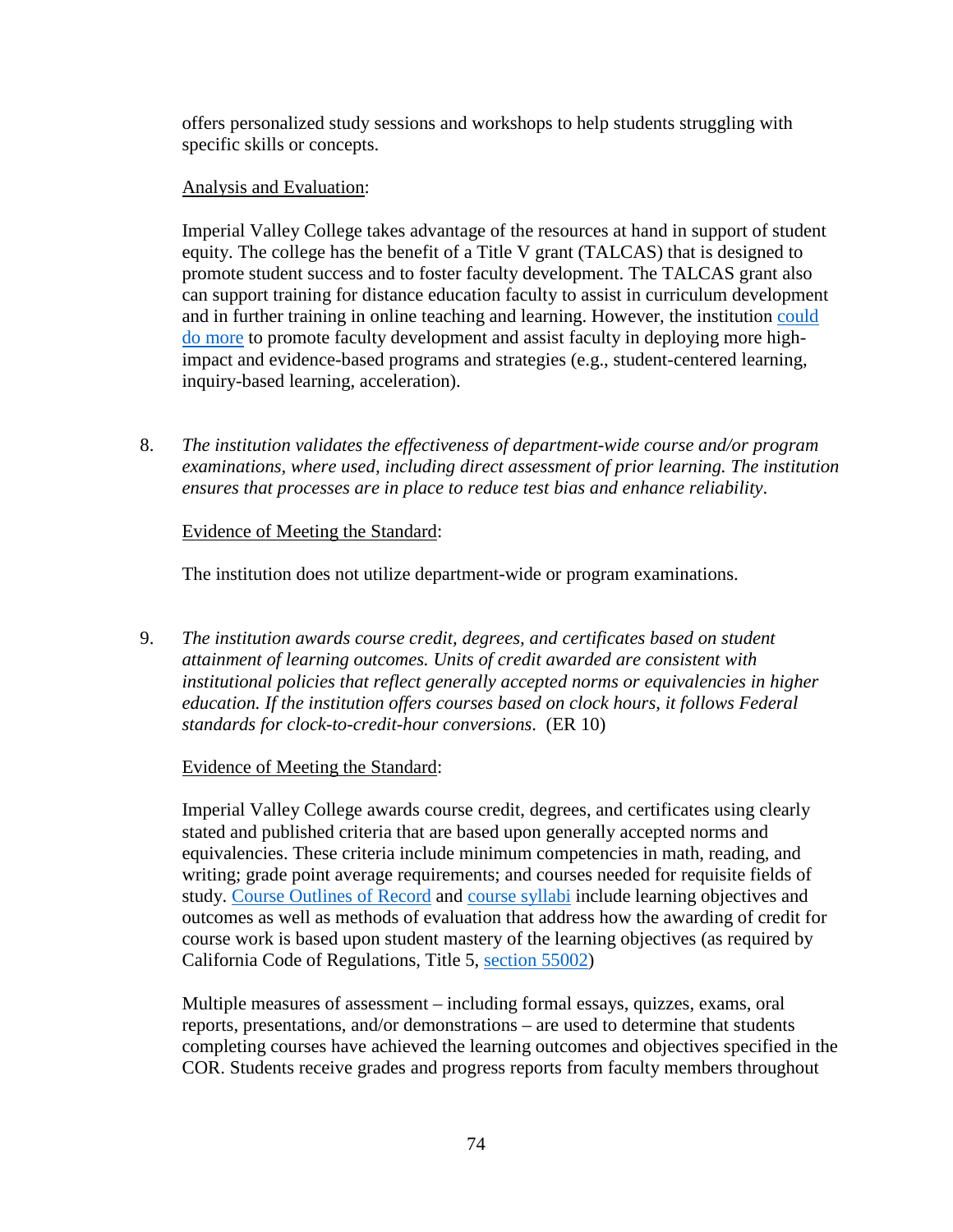the semester, and final grades are posted on the college's online student information and management system [\(WebSTAR](https://webstar.imperial.edu/pls/ivc01/twbkwbis.P_WWWLogin) login required).

All credit courses offered (including those offered via distance education) comply with [Carnegie units](https://www.carnegiefoundation.org/resources/publications/carnegie-unit/) and hours of instruction. IVC uses the California Community Colleges [Student Attendance Accounting Manual](http://extranet.cccco.edu/Divisions/FinanceFacilities/FiscalServicesUnit/StudentAttendanceAccountingManual.aspx#Attendance_Accounting_/_FTES) to ensure all courses are scheduled in a manner that ensures students have the correct range of regular and substantial contact with faculty to meet the number of units earned in compliance with the COR. The college's [Curriculum Committee](https://www.imperial.edu/faculty-and-staff/campus-committees/academic-senate/subcommittees/curriculum/) regularly reviews related policies and procedures to ensure compliance with all regulations.

#### Analysis and Evaluation:

Imperial Valley College's degree-applicable credit courses conform to the criteria and standards specified in California Title 5 regulations including the relationship between units and required lecture and/or laboratory contact hours. The college's definition of credit hour is consistent with applicable federal and state regulations as they apply to community college districts. IVC has institutional policies in place to ensure that course credit, degrees, and certificates are being awarded based on student attainment of learning outcomes.

10. *The institution makes available to its students clearly stated transfer-of-credit policies in order to facilitate the mobility of students without penalty. In accepting transfer credits to fulfill degree requirements, the institution certifies that the expected learning outcomes for transferred courses are comparable to the learning outcomes of its own courses. Where patterns of student enrollment between institutions are identified, the institution develops articulation agreements as appropriate to its mission*. (ER 10)

#### Evidence of Meeting the Standard:

Imperial Valley College makes transfer-of-credit policies available to students in the [College Catalog](https://www.imperial.edu/docs/catalogs-schedules/catalog-archive/2018-2019-catalog/8941-2018-2019-catalog-part-04-college-policies-rules-and-regulations/file) (pp. 39-43). Courses from other US regionally accredited colleges or universities are evaluated based on C-ID number or course description, comparable or equivalent content and learning outcomes, and appropriate prerequisites. Reciprocity among regionally accredited institutions of higher education determines how California State University (CSU) and University of California (UC) general education courses transfer among colleges. Students with foreign transcripts must use an approved foreign transcript evaluation agency to determine course equivalences.

IVC has established [articulation agreements](https://www.imperial.edu/students/transfer-center/articulation/) with public and private colleges and universities in accordance with BP [4050](https://www.imperial.edu/docs/accreditation/2018-institutional-self-evaluation-report/evidence-board-policies/9026-bp-4050-articulation-1/file) and AP [4050 Articulation.](https://www.imperial.edu/docs/accreditation/2018-institutional-self-evaluation-report/evidence-administrative-procedures/9062-ap-4050-articulation/file) Articulation agreements pertain to courses (including those delivered via distance education) applicable for transfer elective credit, general education credit, and lower-division major preparation credit. The IVC articulation officer annually submits a formal articulation request to the UC to determine if a course is appropriate for transfer credit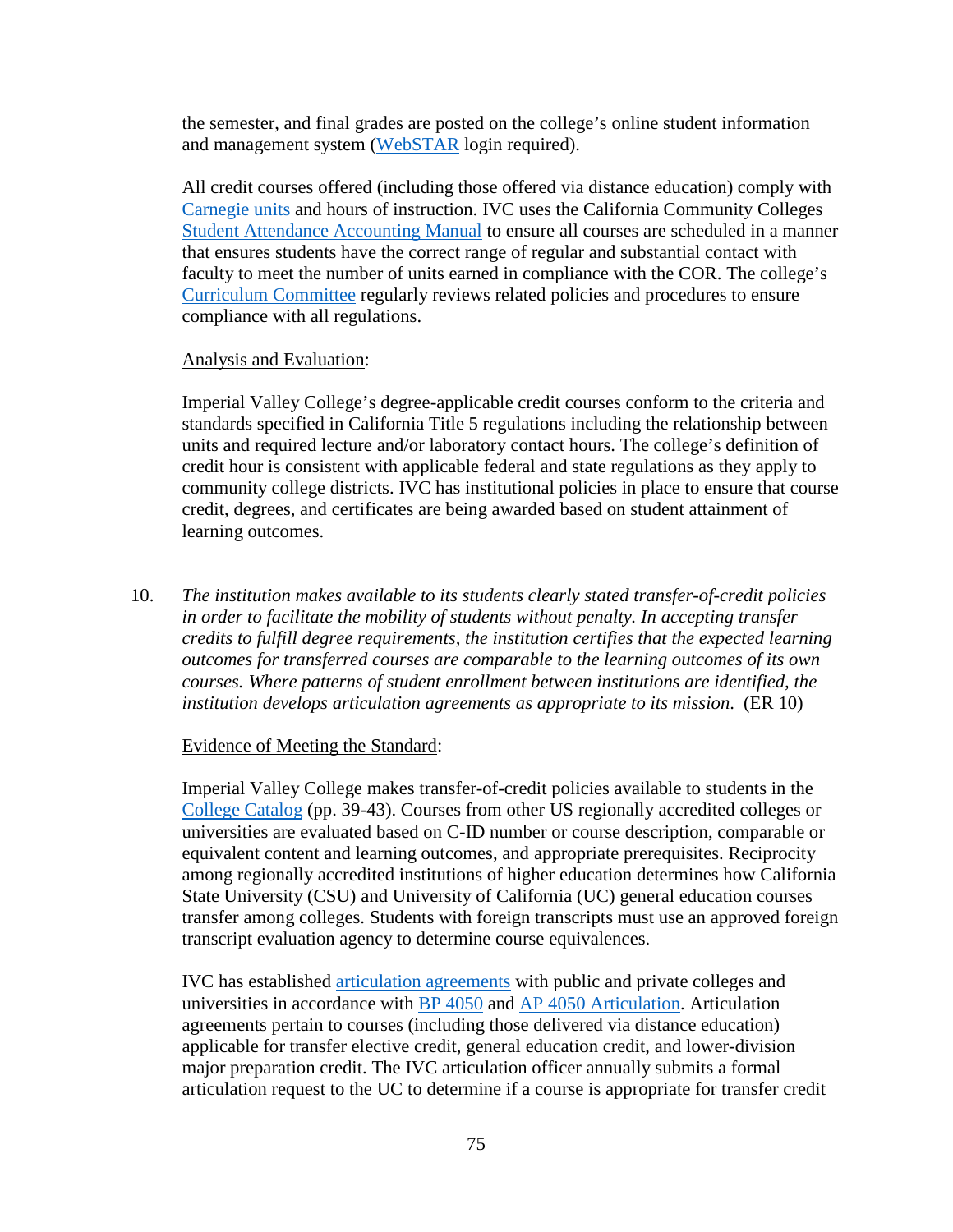as an elective. The UC Office of the President reviews this submission and awards basic transfer credit if there is a comparable lower-division course at one (or more) UC campus. This grouping of courses transferable for credit to UC is known as the UC transfer agreement which is published annually in the statewide articulation repository [ASSIST.](http://www.assist.org/web-assist/welcome.html) This credit designation is the basis for any further articulation of a course for general education or lower-division major preparation.

The institution publishes information relating to credit for Military Service, Advanced Placement (AP), and College Level Examination Program (CLEP) Examinations [\(College Catalog](https://www.imperial.edu/docs/catalogs-schedules/catalog-archive/2018-2019-catalog/8941-2018-2019-catalog-part-04-college-policies-rules-and-regulations/file) pp. 39-43). In addition, the college has articulation agreements with local high schools. These agreements are developed when high school courses are determined to be in alignment with college courses. When students earn a "B" or better in their course and on their final exam at their high school, they may earn credit in the equivalent IVC course. No fees are required.

#### Analysis and Evaluation

The college publishes transfer information in the catalog as well as on the Transfer Center webpages. The articulation officer works closely with four-year institutions to ensure articulation agreements are in place and updated regularly to assist in the smooth transfer of students between institutions.

#### Improvement Plans:

The Admissions and Records Office will codify the college catalog procedures for transfer of credits into Imperial Valley College in an appropriate Administrative Procedures document.

11. *The institution includes in all of its programs, student learning outcomes, appropriate to the program level, in communication competency, information competency, quantitative competency, analytic inquiry skills, ethical reasoning, the ability to engage diverse perspectives, and other program-specific learning outcomes*.

#### Evidence of Meeting Standard:

Imperial Valley College includes student learning outcomes appropriate to the program's courses. The student learning outcomes are published in the [Course Outlines](http://imperial.curricunet.com/PublicSearch/Index)  [of Record](http://imperial.curricunet.com/PublicSearch/Index) (CORs) and in each instructor's course [syllabi.](https://syllabi.imperial.edu/) The learning outcomes for each course are developed by discipline faculty and reflect the learning expectations for each course. SLOs are then linked to Program Learning Outcomes which are published online and in the [College Catalog](https://www.imperial.edu/docs/catalogs-schedules/catalog-archive/2018-2019-catalog/8950-2018-2019-catalog-part-06-associate-degree-and-certificate-programs/file) (pp. 64-218).

Discipline faculty map the course-level and program-level outcomes to the Institutional Student Learning Outcomes [\(College Catalog](https://www.imperial.edu/docs/catalogs-schedules/catalog-archive/2018-2019-catalog/8949-2018-2019-catalog-part-01-accreditation-about-the-college/file) p. 10).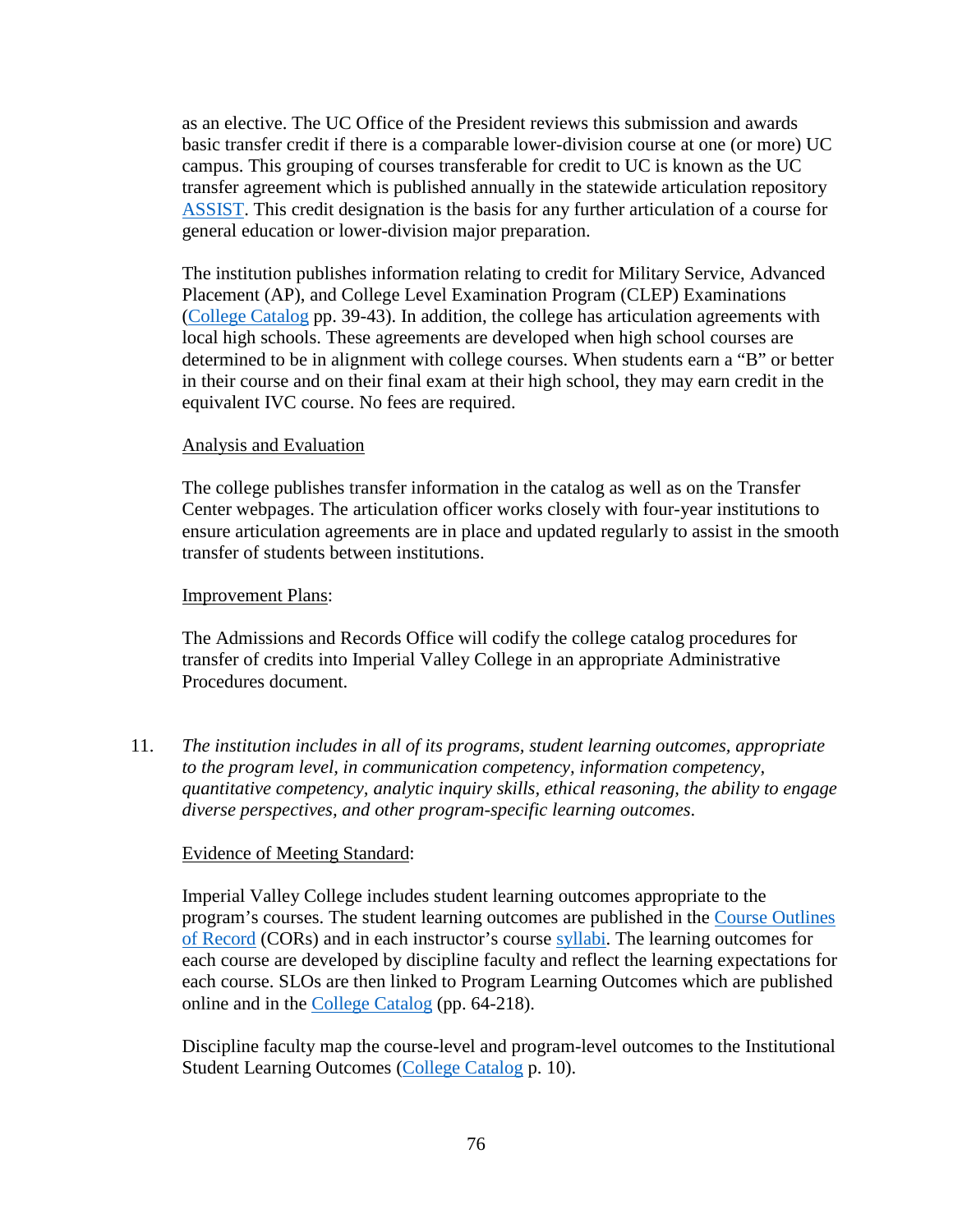A campus-wide dialogue in 2004-2005 lead to the establishment of the Institutional Student Learning Outcomes:

> Communication Skills Critical Thinking Personal Responsibility Information Literacy Global Awareness

# Analysis and Evaluation:

The institution has identified student learning outcomes for all courses. The courselevel learning outcomes are linked to program-level and institutional student learning outcomes.

12. *The institution requires of all of its degree programs a component of general education based on a carefully considered philosophy for both associate and baccalaureate degrees that is clearly stated in its catalog. The institution, relying on faculty expertise, determines the appropriateness of each course for inclusion in the general education curriculum, based upon student learning outcomes and competencies appropriate to the degree level. The learning outcomes include a student's preparation for and acceptance of responsible participation in civil society, skills for lifelong learning and application of learning, and a broad comprehension of the development of knowledge, practice, and interpretive approaches in the arts and humanities, the sciences, mathematics, and social sciences*. (ER 12)

# Evidence of Meeting the Standard:

All degree programs at Imperial Valley College include a general education component which is explained in the [College Catalog](https://www.imperial.edu/docs/catalogs-schedules/catalog-archive/2018-2019-catalog/8942-2018-2019-catalog-part-05-degrees-certificates-and-transfer-planning/file) (pp. 53-62). The comprehensive objectives of General Education promote skill development and knowledge acquisition through the study of ideas, analysis of data, and interpretation of issues and events.

BP [4020 Program, Curriculum, and Course Development](https://www.imperial.edu/docs/accreditation/2018-institutional-self-evaluation-report/evidence-board-policies/9022-bp-4020-program-curriculum-and-course-development-1/file) AP [4020 Program, Curriculum, and Course Development](https://www.imperial.edu/docs/accreditation/2018-institutional-self-evaluation-report/evidence-administrative-procedures/9058-ap-4020-program-curriculum-and-course-development/file) BP [4025 Philosophy and Criteria for Associate Degree and General Education](https://www.imperial.edu/docs/accreditation/2018-institutional-self-evaluation-report/evidence-board-policies/9023-bp-4025-philosophy-and-criteria-for-associate-degree-and-general-education-1/file) AP [4025 Philosophy and Criteria for Associate Degree and General Education](https://www.imperial.edu/docs/accreditation/2018-institutional-self-evaluation-report/evidence-administrative-procedures/9060-ap-4025-philosophy-and-criteria-for-associate-degree-and-general-education/file)

Faculty who submit a course for general education status must ensure the course is appropriate for one of the following areas:

- Area A: Language and Rationality
- Area B: Natural Science
- Area C: Humanities
- Area D: Social and Behavioral Sciences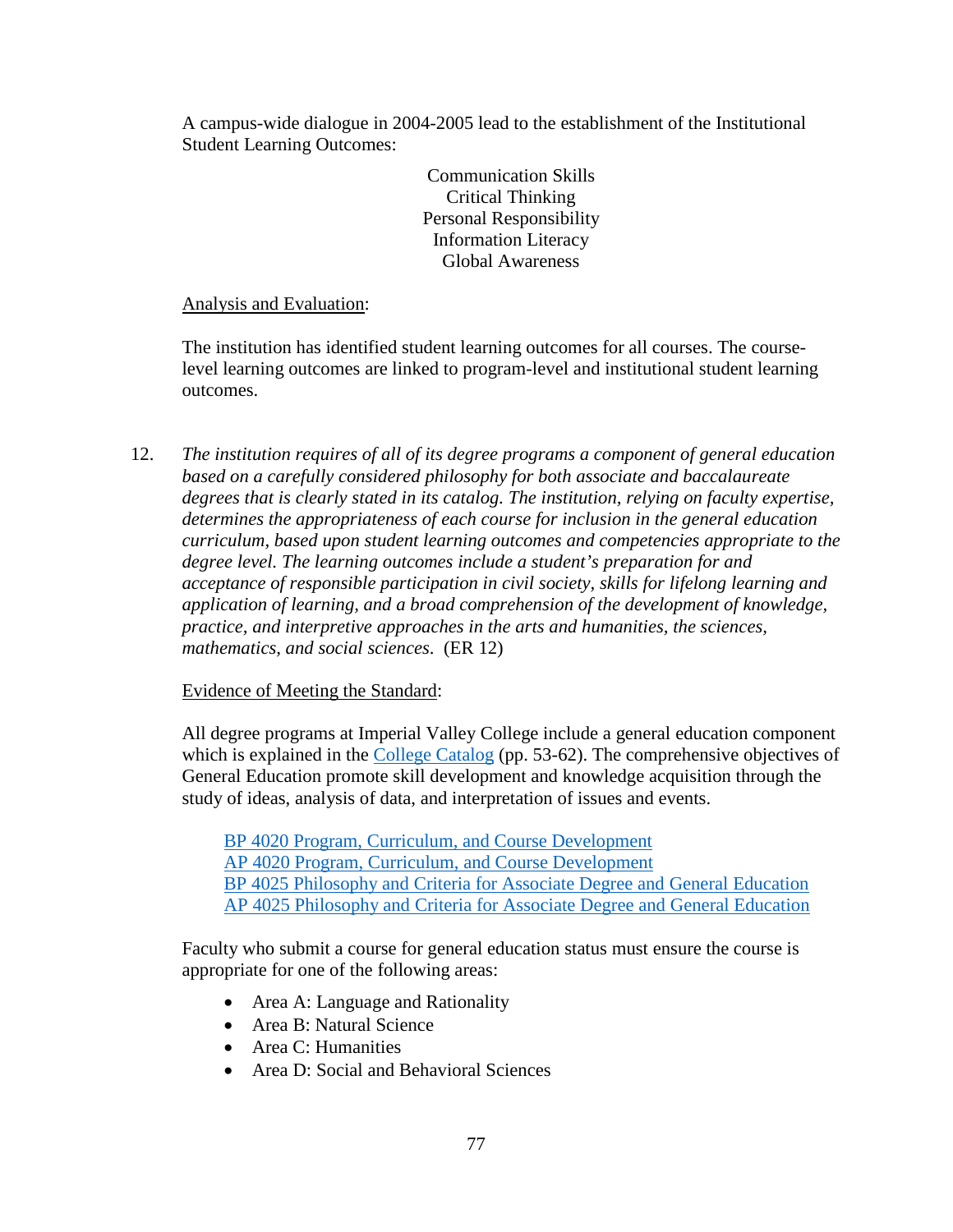The [Curriculum Committee](https://www.imperial.edu/faculty-and-staff/campus-committees/academic-senate/subcommittees/curriculum/) determines the appropriateness of each proposed course for inclusion in the general education curriculum for associate degree through a formal review process. All courses designated for general education at IVC must fulfill the [following criteria:](https://www.imperial.edu/docs/accreditation/2018-institutional-self-evaluation-report/evidence-planning-documents/9128-miracosta-college-plan-a-ge-checklist/file)

- Rigor: Each GE course treats subject matter with a level of intellectual intensity that requires independent study.
- Scope: Each GE course introduces the student to a wide range of principles, perspectives, and knowledge within the discipline.
- Autonomy: Each GE course is a whole unto itself and not primarily part of a sequence of courses, i.e., provides exposure to foundations and fundamental tenets of the discipline.
- Breadth: Each GE course provides a generalizing rather than specializing experience within the subject matter of the discipline. It relates knowledge within the discipline to other fields and disciplines as well as to contemporary society.
- Critical thinking: Each GE course develops the student's aptitude for conceptualizing, applying, analyzing, synthesizing, and evaluating information.
- Communication and literacy: Each GE course provides opportunities for the student to develop and demonstrate both orally and in writing the ability to read, comprehend, and evaluate college-level material.
- Relevancy: Each GE course relies upon current knowledge, technology, and instructional materials to achieve its objectives, as appropriate.

# Analysis and Evaluation:

The college has identified a set of general education degree requirements for its associate degrees that ensures breadth of knowledge and promotes intellectual inquiry. Through a formal review process, the Curriculum Committee approves courses for general education only if they meet established criteria.

13. *All degree programs include focused study in at least one area of inquiry or in an established interdisciplinary core. The identification of specialized courses in an area of inquiry or interdisciplinary core is based upon student learning outcomes and competencies, and include mastery, at the appropriate degree level, of key theories and practices within the field of study*.

# Evidence of Meeting the Standard:

Students who complete a degree program at Imperial Valley College possess sufficient depth in some field of knowledge to contribute to lifetime interest and career pursuit. This philosophy and criteria for associate degrees are codified in BP [4020](https://www.imperial.edu/docs/accreditation/2018-institutional-self-evaluation-report/evidence-board-policies/9022-bp-4020-program-curriculum-and-course-development-1/file) and AP [4020](https://www.imperial.edu/docs/accreditation/2018-institutional-self-evaluation-report/evidence-administrative-procedures/9058-ap-4020-program-curriculum-and-course-development/file)  Program, [Curriculum, and Course Development](https://www.imperial.edu/docs/accreditation/2018-institutional-self-evaluation-report/evidence-administrative-procedures/9058-ap-4020-program-curriculum-and-course-development/file) as well as BP [4025](https://www.imperial.edu/docs/accreditation/2018-institutional-self-evaluation-report/evidence-board-policies/9023-bp-4025-philosophy-and-criteria-for-associate-degree-and-general-education-1/file) and AP [4025](https://www.imperial.edu/docs/accreditation/2018-institutional-self-evaluation-report/evidence-administrative-procedures/9060-ap-4025-philosophy-and-criteria-for-associate-degree-and-general-education/file)  [Philosophy and Criteria for Associate Degree and General Education.](https://www.imperial.edu/docs/accreditation/2018-institutional-self-evaluation-report/evidence-administrative-procedures/9060-ap-4025-philosophy-and-criteria-for-associate-degree-and-general-education/file)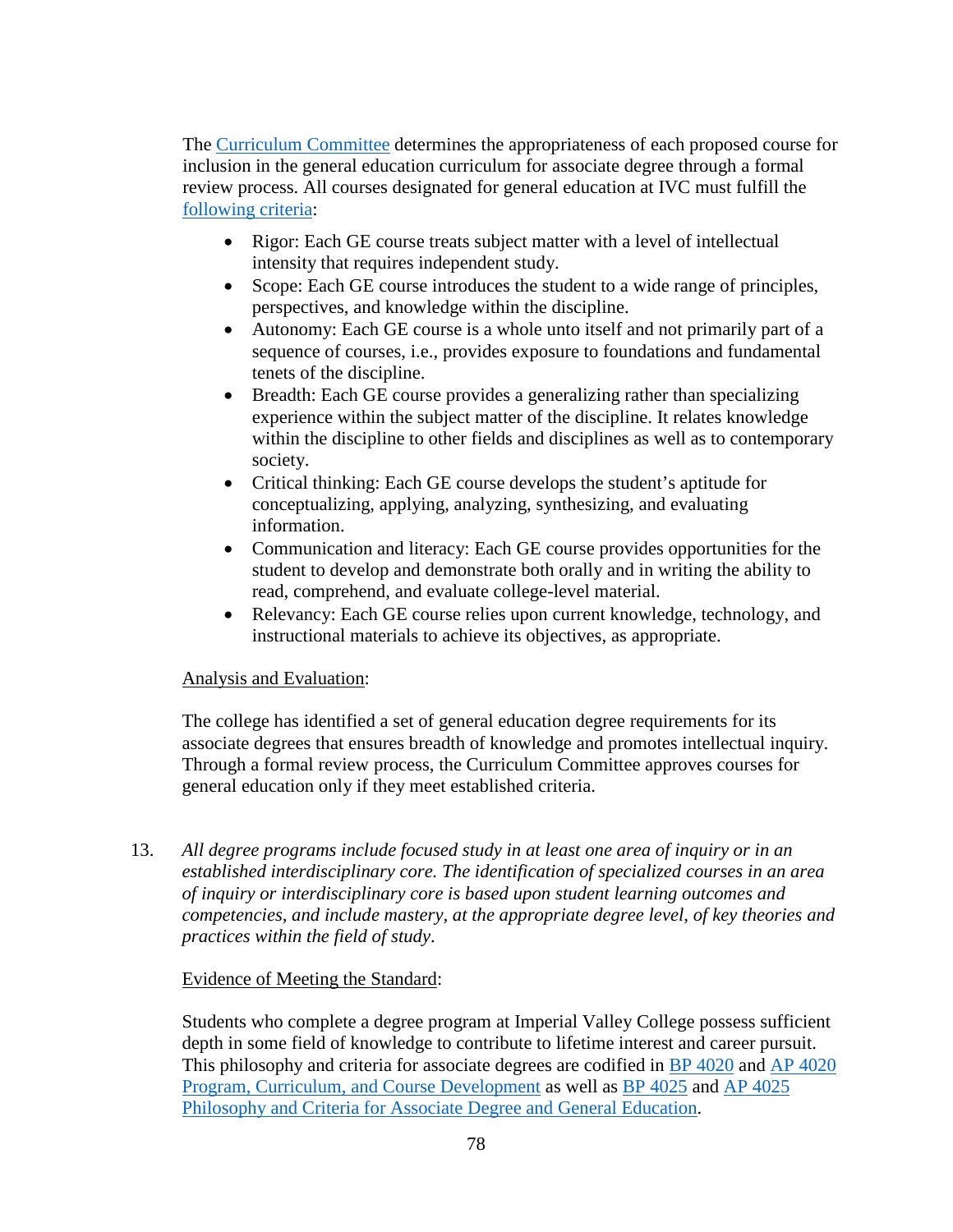The associate degree at Imperial Valley College is composed of three parts: general education, a major or area of emphasis of 18 units or more [\(College Catalog](https://www.imperial.edu/docs/catalogs-schedules/catalog-archive/2018-2019-catalog/8950-2018-2019-catalog-part-06-associate-degree-and-certificate-programs/file) pp. 64-218), and additional graduation requirements or electives, if necessary, to bring the total units to a minimum of 60 semester units. An area of emphasis consists of courses required for a certificate of achievement in a Career Education (CE) field or a pattern of courses defined by the discipline as appropriate for transfer as preparation for a specific baccalaureate major.

### Analysis and Evaluation:

Every degree program at the college includes a focused area of emphasis or an interdisciplinary core of courses. The institution has detailed processes in place to assist in the identification, development, and approval of program areas of study as well as the courses included therein.

14. *Graduates completing career-technical certificates and degrees demonstrate technical and professional competencies that meet employment standards and other applicable standards and preparation for external licensure and certification*.

# Evidence of Meeting the Standard:

Imperial Valley College offers Career Education (CE) programs of study that meet or exceed the California Community Colleges Chancellor's Office requirements for employment need in the discipline area by using established vocational program advisory committees, licensing exam preparation, program review, and learning outcomes and assessments that are tied to meeting CE program outcomes. These efforts ensure that students are prepared for employment and external licensure and certification.

IVC offers CE associate degrees and certificates of achievement. Certificates of achievement are short-term certificates that require a minimum of 12 units of course work. They are designed to prepare students for employment in particular career areas, and many can be used to satisfy vocational associate degree requirements. Certificates of achievement offered by the college require CCC Chancellor's Office approval. Requirements for state approval of certificates of achievement are included in the CCC Chancellor's Office [Program and Course Approval Handbook](https://www.imperial.edu/docs/committees/academic-senate/subcommittees-1/curriculum/resources-1/2108-program-and-course-approval-handbook/file) (PCAH). These programs are identified [online](https://www.imperial.edu/courses-and-programs/program-pathways/) in the [College Catalog](https://www.imperial.edu/docs/catalogs-schedules/catalog-archive/2018-2019-catalog/8950-2018-2019-catalog-part-06-associate-degree-and-certificate-programs/file) (pp. 64-218).

Certificates of proficiency are short-term certificates – typically requiring fewer than 18 units of course work – that introduce students to one aspect of a trade or occupation. These short-term certificates do not require Chancellor's Office approval to be offered and awarded by the institution. The courses required for certificates of proficiency are included in the vocational certificates of achievement and degrees, allowing students to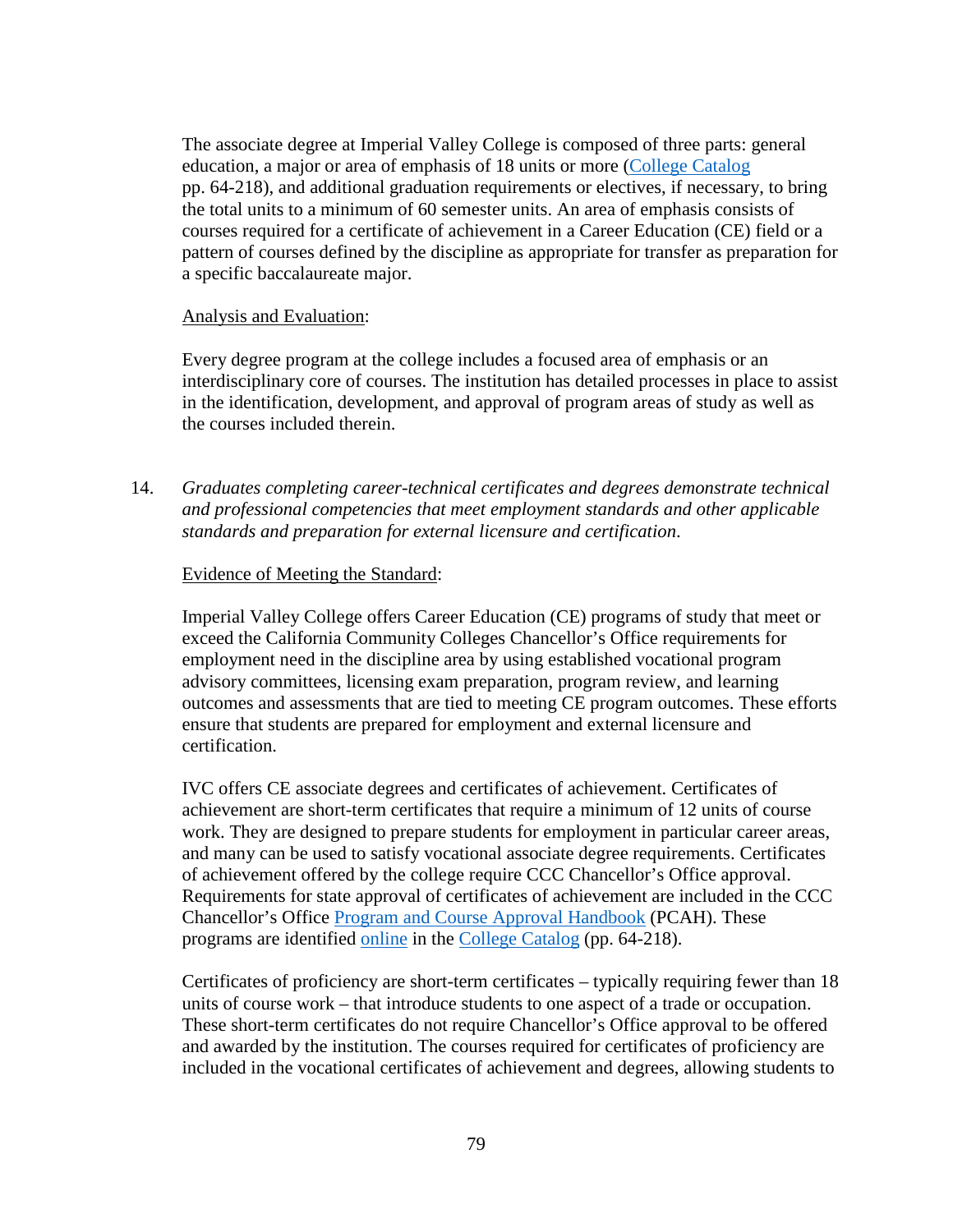earn a certificate while completing course work that may be used toward the completion of a certificate of achievement and/or degree.

### Analysis and Evaluation:

Imperial Valley College has developed Career Education degree and certificate programs with learning outcomes that reflect the technical and professional competencies needed to meet employment standards. IVC offers only two certificates of proficiency (lower than 18 units) in Child Development Associate Teacher and Cisco CCNA Discovery.

15. *When programs are eliminated or program requirements are significantly changed, the institution makes appropriate arrangements so that enrolled students may complete their education in a timely manner with a minimum of disruption*.

# Evidence of Meeting Standard:

Catalog rights protect students from being held responsible for changes made to their academic programs in the years that follow their initial enrollment provided they maintain continued enrollment at the college. "A student may be graduated under the catalog in effect at the time of initial enrollment provided a continuous enrollment status is maintained during each semester (excluding winter and summer sessions)" [\(College Catalog](https://www.imperial.edu/docs/catalogs-schedules/catalog-archive/2018-2019-catalog/8952-2018-2019-catalog-part-04-college-policies-rules-and-regulations/file) p. 36). If students have not taken a course in the major, they have not established catalog rights and would not be eligible to complete the major.

In addition, the college has adopted and adheres to program elimination procedure (AP [4021 Program Discontinuance\)](https://www.imperial.edu/docs/accreditation/2018-institutional-self-evaluation-report/evidence-administrative-procedures/9059-ap-4021-program-discontinuance-2/file). Furthermore, IVC has an informal communication protocol in place to inform students of program elimination and allows students the opportunity to graduate in the degree or certificate program. If necessary, the college also works with effected students on choosing alternative pathways.

# Analysis and Evaluation:

Currently the institution does not have a standard, formal process in place to inform students of program discontinuation. In past program discontinuances, the process has been to identify students who have declared the major and taken at least one required course in the program. The college then notifies the affected students in some manner (telephone call, email message, or letter). If students have not taken a course in the major, they have not established catalog rights.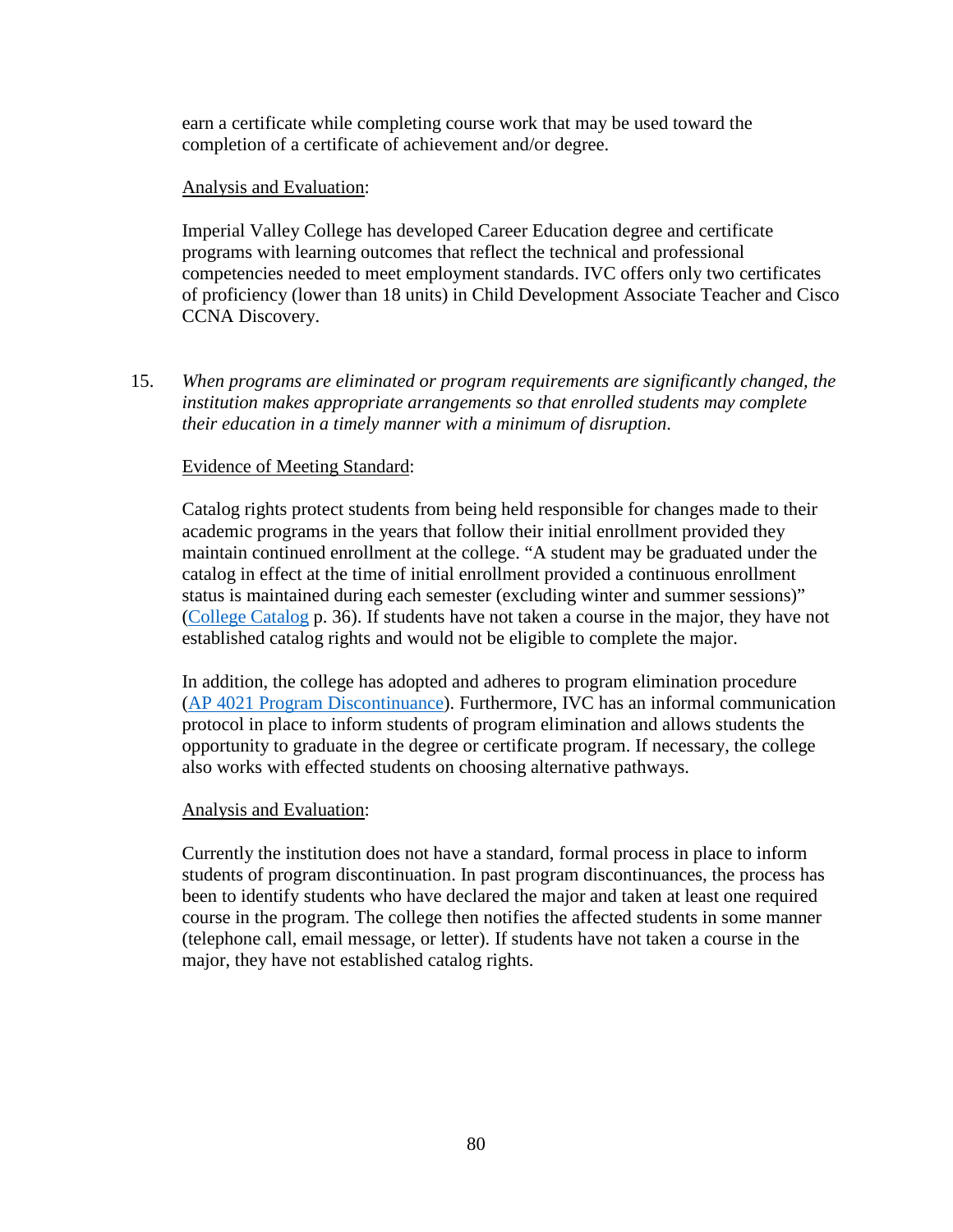16. *The institution regularly evaluates and improves the quality and currency of all instructional programs offered in the name of the institution, including collegiate, precollegiate, career-technical, and continuing and community education courses and programs, regardless of delivery mode or location. The institution systematically strives to improve programs and courses to enhance learning outcomes and achievement for students*.

#### Evidence of Meeting the Standard:

Imperial Valley College has a number of institutionalized processes, activities, and groups to ensure evaluation and improvement of course and program quality. The institution is committed to academic standards, currency, and systematic review and improvement of instructional courses and programs, and this is evident through the policies, procedures, and actions carried out by the [Curriculum Committee,](https://www.imperial.edu/faculty-and-staff/campus-committees/academic-senate/subcommittees/curriculum/) the [Academic Senate,](https://www.imperial.edu/faculty-and-staff/campus-committees/academic-senate/subcommittees/curriculum/) and the [Continuous Accreditation Readiness Team](https://www.imperial.edu/faculty-and-staff/campus-committees/cart-committee/) (CART). The primary reference for the curricular process at IVC is BP [4020 Program, Curriculum,](https://www.imperial.edu/docs/accreditation/2018-institutional-self-evaluation-report/evidence-board-policies/9022-bp-4020-program-curriculum-and-course-development-1/file)  [and Course Development.](https://www.imperial.edu/docs/accreditation/2018-institutional-self-evaluation-report/evidence-board-policies/9022-bp-4020-program-curriculum-and-course-development-1/file)

Program reviews allow for faculty and staff engagement in dialogue to improve student performance and maintain standards of academic quality, enhance student learning, assure student equity, and improve institutional effectiveness.

Comprehensive program reviews are conducted on a [three-year cycle](https://www.imperial.edu/docs/accreditation/2018-institutional-self-evaluation-report/evidence-planning-documents/9102-2017-2018-program-review-cycles-and-timeline/file) with annual updates conducted in the second and third year. Departments are provided a [disaggregated data report](http://accreditation.imperial.edu/docs/2018/) that provides all the necessary elements for analysis, discussion, and goal development. The data elements embedded within the report include enrollment and fill rates, productivity, success and retention, grade point average, and number of certificates and degrees awarded.

The program review process includes student learning outcomes (SLOs), program learning outcomes (PLOs), and institutional student learning outcomes (ISLOs). There is an [SLO Committee](https://imperial.instructure.com/courses/5725) which is a subcommittee of the Academic Senate designed to monitor, coordinate, and evaluate outcomes efforts across the college. The use of assessment results for SLOs, PLOs, and institutional student level outcomes (ISLOs) is the primary process by which program quality is ensured. Course-level learning outcomes are mapped to the broader program learning outcomes and institutional student learning outcomes.

BP [4260](https://www.imperial.edu/docs/accreditation/2018-institutional-self-evaluation-report/evidence-board-policies/9027-bp-4260-pre-requisites-and-co-requisites-1/file) and AP [4260 Prerequisites and Corequisites](https://www.imperial.edu/docs/accreditation/2018-institutional-self-evaluation-report/evidence-administrative-procedures/9065-ap-4260-prerequisites-and-corequisites-revised/file) provide guidance on development, review, and application of prerequisites and co-requisites. Career Education (CE) programs follow a two-year program review process which includes input from advisory committees to ensure quality and currency of course offerings and instruction. The advisory committees also ensure that program outcomes match desired industry competencies (AP [4102 Career and Technical Education Programs\)](https://www.imperial.edu/docs/accreditation/2018-institutional-self-evaluation-report/evidence-administrative-procedures/9063-ap-4102-career-and-technical-education-programs/file).